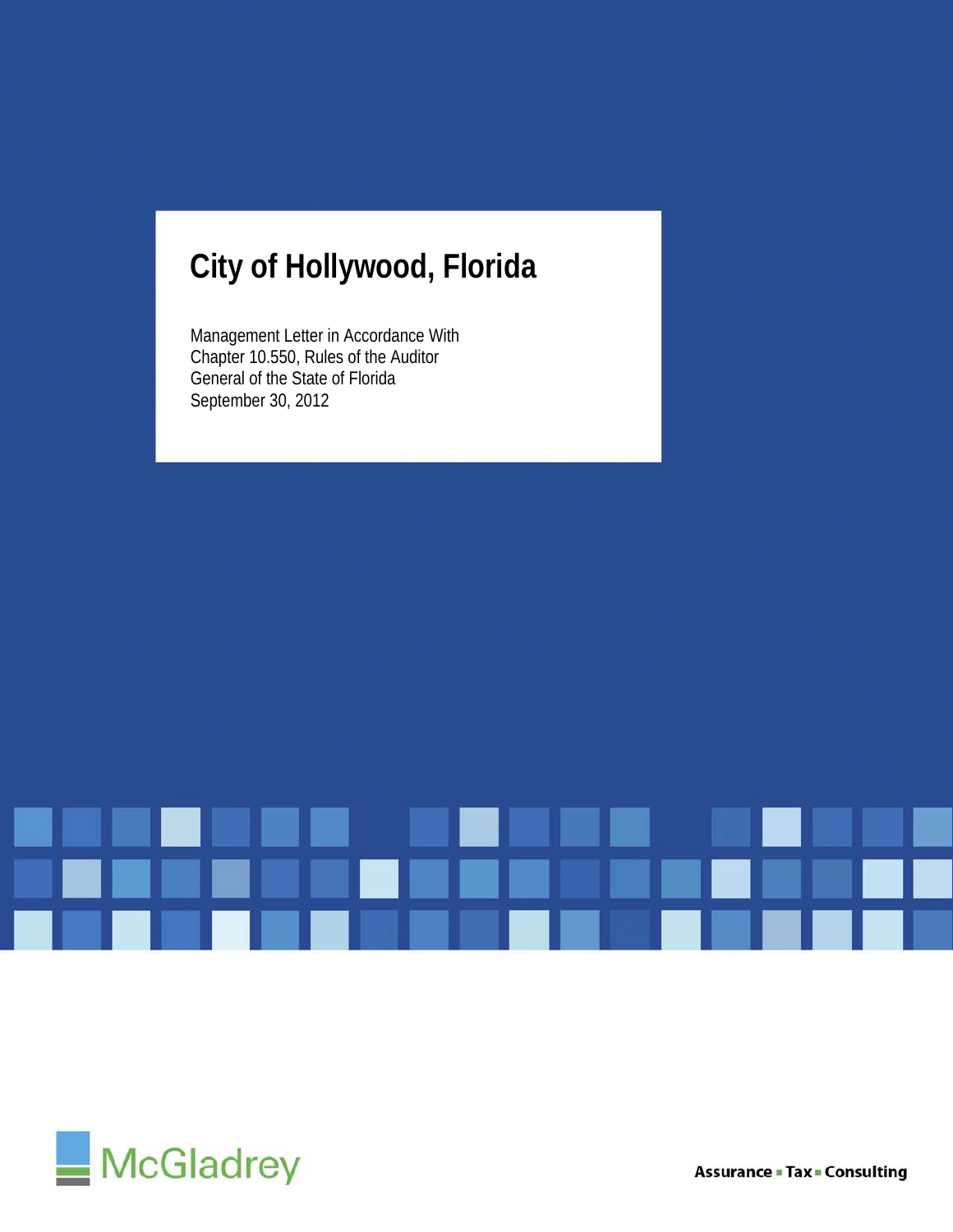## **Table of Contents**

| Management Letter Required by Chapter 10.550 of the Rules of the<br>Auditor General of the State of Florida               | $1 - 2$ |
|---------------------------------------------------------------------------------------------------------------------------|---------|
| Appendix A – Prior Year's Recommendations to Improve Financial<br>Management, Accounting Procedures and Internal Controls | 3       |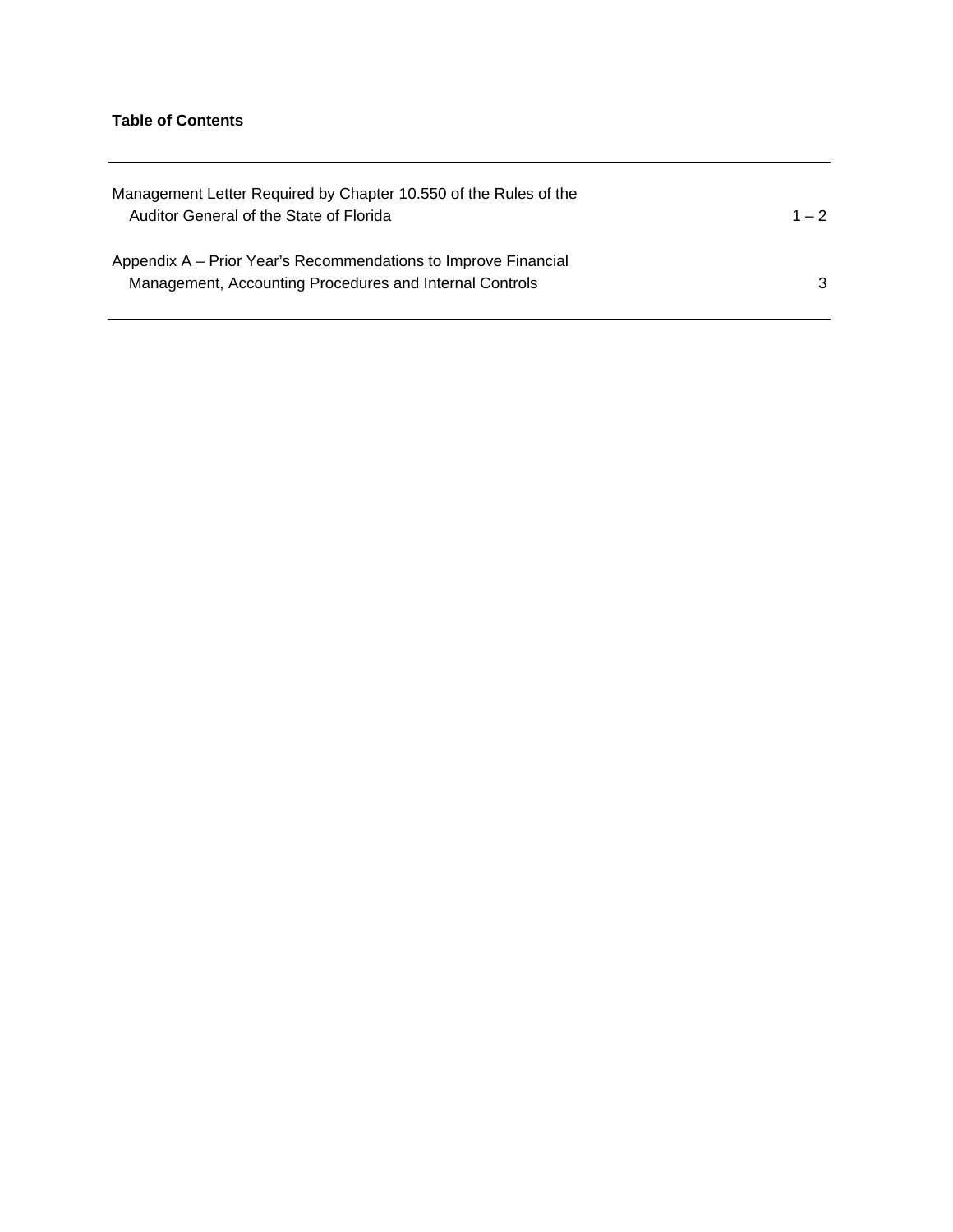

**Management Letter Required By Chapter 10.550 of the Rules of the Auditor General of the State of Florida** 

To the Honorable Mayor, Members of the City Commission and City Manager City of Hollywood, Florida

We have audited the financial statements of the governmental activities, the business-type activities, each major fund, and the aggregate remaining fund information of the City of Hollywood, Florida (the "City") as of and for the fiscal year ended September 30, 2012, which collectively comprise the City's basic financial statements, and have issued our report thereon dated April 30, 2013. Our report was modified to include a reference to other auditors.

We conducted our audit in accordance with auditing standards generally accepted in the United States of America; the standards applicable to financial audits contained in *Government Auditing Standards, issued by the Comptroller General of the United States;* and OMB Circular A-133, *Audits of States, Local Governments and Non-Profit Organizations; and Chapter 10.550, Rules of the Florida Auditor General.*  The financial statements of the Hollywood Fire Fighters' Pension System and the City of Hollywood Police Officers' Retirement System were not audited in accordance with Government Auditing Standards. We have issued our Independent Auditor's Report on Internal Control over Financial Reporting and on Compliance and Other Matters, based on an audit of financial statements performed in Accordance with Government Auditing Standards, dated April 30, 2013, and Independent Auditor's Report on Compliance with Requirements That Could Have a Direct and Material Effect on Each Major Federal Program and State Project and on Internal Control over Compliance in Accordance with OMB Circular A-133 and Chapter 10.550 Rules of the Florida Auditor General, and Schedule of Findings and Questioned Costs. Disclosures in those reports and schedule, which is dual dated April 30, 2013 and June 27, 2013, should be considered in conjunction with this management letter.

Additionally, our audit was conducted in accordance with the provisions of Chapter 10.550, Rules of the Auditor General, which governs the conduct of local government entity audits performed in the State of Florida. This letter includes the following information, which is not included in the aforementioned auditor's reports or schedule:

Section 10.554(1)(i) 1., Rules of the Auditor General, requires that we determine whether or not corrective actions have been taken to address findings and recommendations made in the preceding annual financial audit report. Corrective actions have been taken to address findings and recommendations made in the preceding annual financial audit report, except for those reported below under the heading "Prior Year's Recommendations to Improve Financial Management Accounting Procedures and Internal Controls" listed in Appendix A to this report.

Section 10.554(1)(i)2., Rules of the Auditor General, requires our audit to include a review of the provisions of Section 218.415, Florida Statutes, regarding the investment of public funds. In connection with our audit, we determined that the City complied with Section 218.415, Florida Statutes, relating to local government investment policies.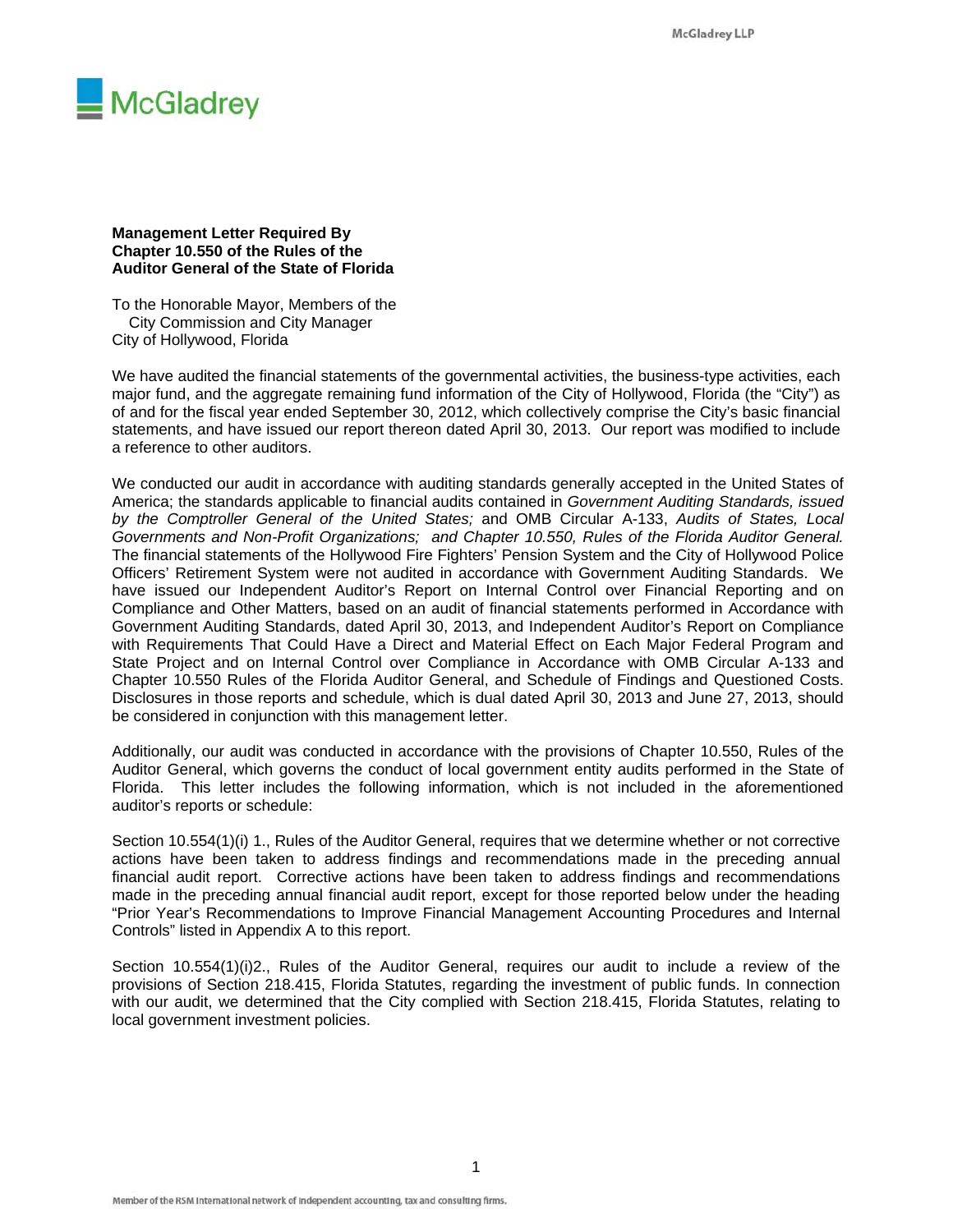Section 10.554(1)(i)3., Rules of the Auditor General, requires that we address in the management letter any recommendations to improve the City's financial management. In connection with our audit, we did not have any such recommendations.

Section 10.554(1)(i)4., Rules of the Auditor General, requires that we address violations of provisions of contracts or grant agreements, fraud, illegal acts, or abuse, that have occurred, or are likely to have occurred, that have an effect on the financial statements that is less than material but more than inconsequential. In connection with our audit, we did not have any such findings.

Section 10.554(1)(i)5., Rules of the Auditor General, provides that the auditor may, based on professional judgment, report the following matters that have an inconsequential effect on financial statements, considering both quantitative and qualitative factors: (1) violations of provisions of contracts or grant agreements, fraud, illegal acts or abuse, and (2) deficiencies in internal control that are not significant deficiencies. In connection with our audit, see Appendices A and B of this report.

Section 10.554(1)(i)6., Rules of the Auditor General, requires that the name or official title and legal authority for the primary government and each component unit of the reporting entity be disclosed in this management letter, unless disclosed in the notes to the financial statements. This information is disclosed in Note 1 of the City's financial statements.

Section 10.554(1)(i)7.a., Rules of the Auditor General, requires a statement be included as to whether or not the local governmental entity has met one or more of the conditions described in Section 218.503(1), Florida Statutes, and identification of the specific condition met. In connection with our audit, we determined that the City did not meet any of the conditions described in Section 218.503(1), Florida Statutes.

Section 10.554(1)(i)7.b., Rules of the Auditor General, requires that we determine whether the annual financial report for the City for the fiscal year ended September 30, 2012, filed with the Florida Department of Financial Services pursuant to Section 218.32(1)(a), Florida Statutes, is in agreement with the annual financial audit report for the fiscal year ended September 30, 2012. In connection with our audit, we determined that the annual financial report is in agreement with the annual financial audit report.

Pursuant to Sections 10.554(1)(i)7.c. and 10.556(7), Rules of the Auditor General, we applied financial condition assessment procedures. It is management's responsibility to monitor the City's financial condition, and our financial condition assessment was based in part on representations made by management and the review of financial information provided by same.

Our management letter is intended solely for the information and use of the Legislative Auditing Committee, members of the Florida Senate and the Florida House of Representatives, the Florida Auditor General, Federal and state granting agencies, and applicable management*,* and is not intended to be and should not be used by anyone other than these specified parties.

McHadrey LLP

Fort Lauderdale, Florida June 27, 2013